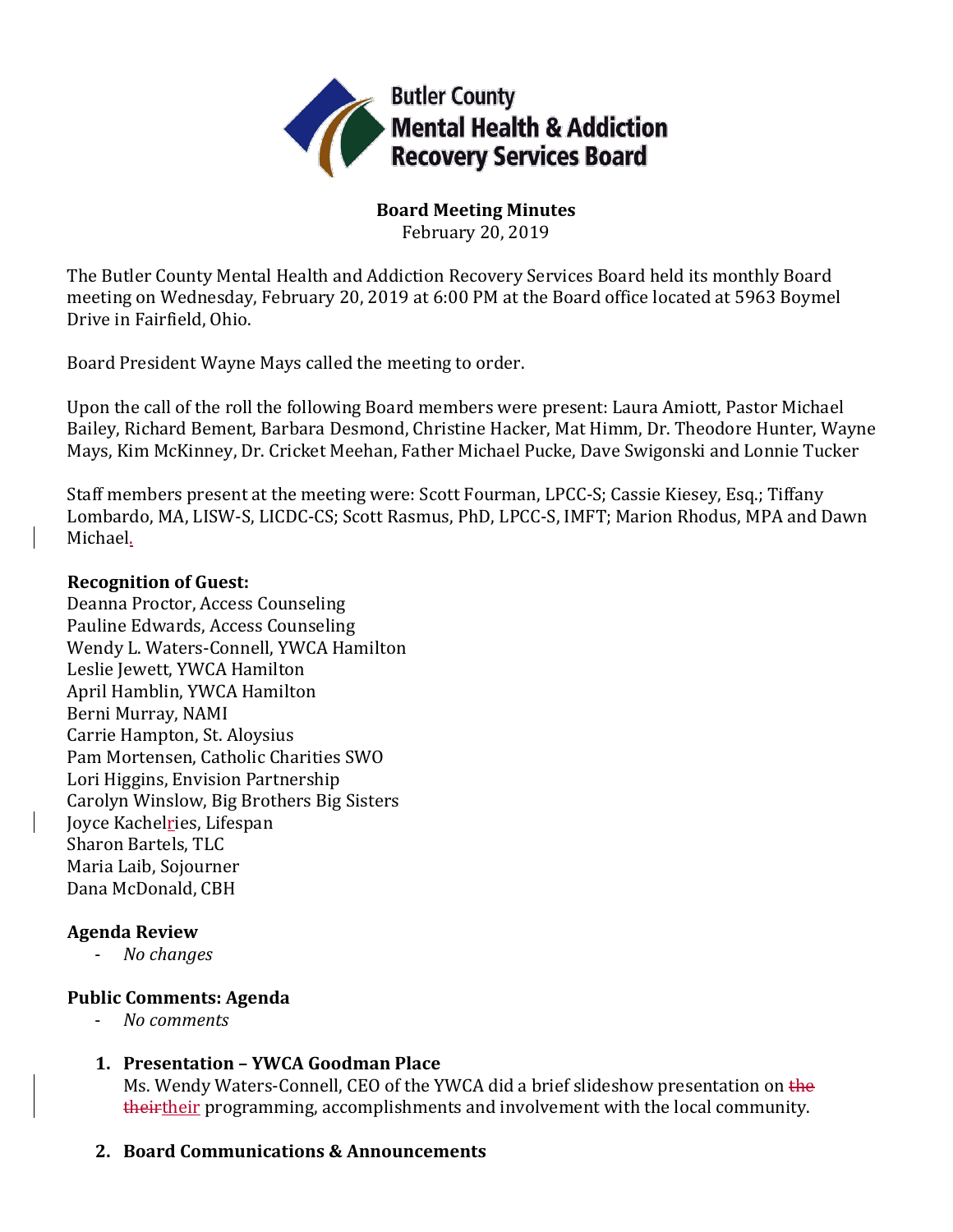### **a. Executive Director Report**

- I. BH Redesign/Managed Care Carve In Update
	- Dr. Rasmus shared that the Board staff has been meeting with the providers on a monthly basis for roughly 2 years. At these meetings, they share the issues they are having with claims, invoicing and payments with the Board staff to report to the state and try to help get some resolution on their issues. Dr. Rasmus continues to have communications with our Board Association (OACBHA) about BH Redesign/Manage Care In concerns reported by our provider to attempt to get resolution because OACBHA sits on a BH Redesign stakeholdersstakeholder's monthly meeting.
- II. State Budget Update Dr. Rasmus updated that the Governor is slated to submit his budget on March 15th.
- III. Article: Youth Vaping and Associated Risk Behaviors A Snapshot of Colorado was offered in a current journal article, Dr. Rasmus and Mr. Swigonski shared study findings on youth vaping and how additional risky behaviors and drug use are linked to vaping.
- IV. Board Personnel Update

Dr. Rasmus shared that he has a very viable Executive Assistant candidate that is scheduled tomorrow for a second interview. Additionally, an offer letter had been submitted to a candidate for the Director of ADAS position and she has accepted pending both background and reference checks. Ms. Dawn Michael the receptionist/administrative assistant with the Board has accepted another position with the County and her last day will be February 22, 2019.

- V. Cognitive Behavioral Therapy Specialties Pain & Sleep Problems Dr. Rasmus briefly shared information recognizing Dr. Darnalls' recent presentation on alternative to pain management employing psychology and an article on insomnia treatment that there are now specialized Cognitive Behavioral Therapy (CBT) trainings and certifications to address these two very prevalent client/patient issues. CBT has been recognized as an evidenced based practice in the past generally but now there are specializations for this form of psychotherapy.
- VI. NAMI & BCMHARSB Awards Event April 11, 2019 Dr. Rasmus and Ms. Lombardo spoke of the awards dinner that will be help in conjunction with the NAMI organization. Dr. Rasmus requested that Board members and Board Staff contact Denise Boyd if you are interested in attending and having the Board support your registration and meal for this event.
- VII. Ben Ogles Training April 30, 2019; Board Staff & Provider Training in Morning & Governing Board Member Retreat in Afternoon. Dr. Rasmus encouraged Board member and contract providers to attend the relevant presentations mentioned above to support the BCMHARSB focus area for FY19 being "Outcomes". Dr. Rasmus indicated more specifics to follow in regarding these presentations.
- VIII. Lorain ADAS & MH Board Merger Dr. Rasmus shared that the Lorain County ADAS and MH Board are seriously considering merger whichmerger, which would be the last county to this in the state.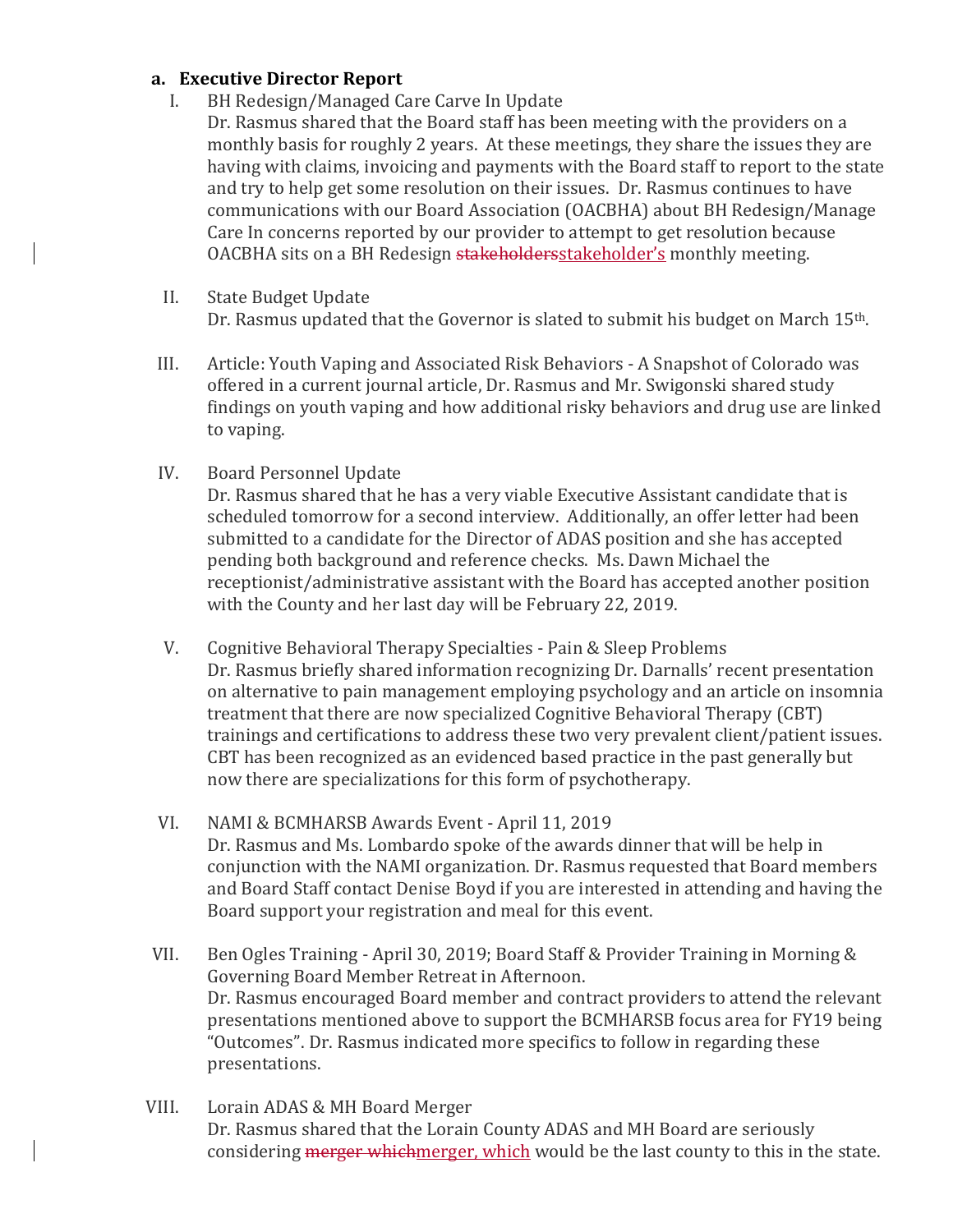IX. Miscellaneous -no comments

## **3. Correspondence**

Dr. Rasmus shared a letter from Ms. Tina Osso, Executive Director of Shared Harvest thanking the Board staff for their food donations in 2018.

## **4. Consent Agenda**

- **a.** January Board meeting minutes
- **b.** January Executive Committee meeting minutes
- **c.** February ARS meeting minutes
- **d.** February MH meeting minutes

*Mr. Himm motioned to approve the items in the consent agenda. Ms. Amiott seconded the motion. The vote carried the motion.*

### **5. Review of Committee Meetings**

**a.** MH Committee

Ms. Hacker gave an overview of the MH Committee meeting in February which February, which is closely reflected the MH Committee meeting just approved

**b.** ARS Committee

Mr. Swigonski gave an overview of the ARS Committee meeting which closely reflected the ARS Committee meeting just approved.

#### **6. New Business**

#### **a. November Financial Report**

Mr. Rhodus provided an overview of the November financial reports. As of November 37% of revenues collected, 31% of administrative costs spent and 30% of expenses paid to providers.

*Ms. Desmond motioned to approve the November Financial Reports. Ms. Amiott seconded the motion. The vote carried the motion.*

#### **b. Provider Budget Modification**

**Access Counseling –** Board facilitated an increase of \$65,000 in 21<sup>st</sup> Century CuresCentury Cures funds and \$65,000 in AOD Board subsidy funds for a total of \$130,000.

*Ms. Desmond motioned to approve the Access Counseling budget modification. Mr. Swigonski seconded the motion. The vote carried the motion.*

# **c. SW Collaborative Memo of Understanding**

Dr. Rasmus explained that Butler County received an allocation of \$258, 264 for FY2018 and are slated to receive another allocation of \$258,264 this year (FY2019). He indicated this was for the SW Collaborative with BCMHARSB being the fiscal agent.

*Mr. Tucker motioned to approve the SW Collaborative FY2019 Allocation of funds from ODMHAS. Pastor Bailey seconded the motion. The voted carried the motion.*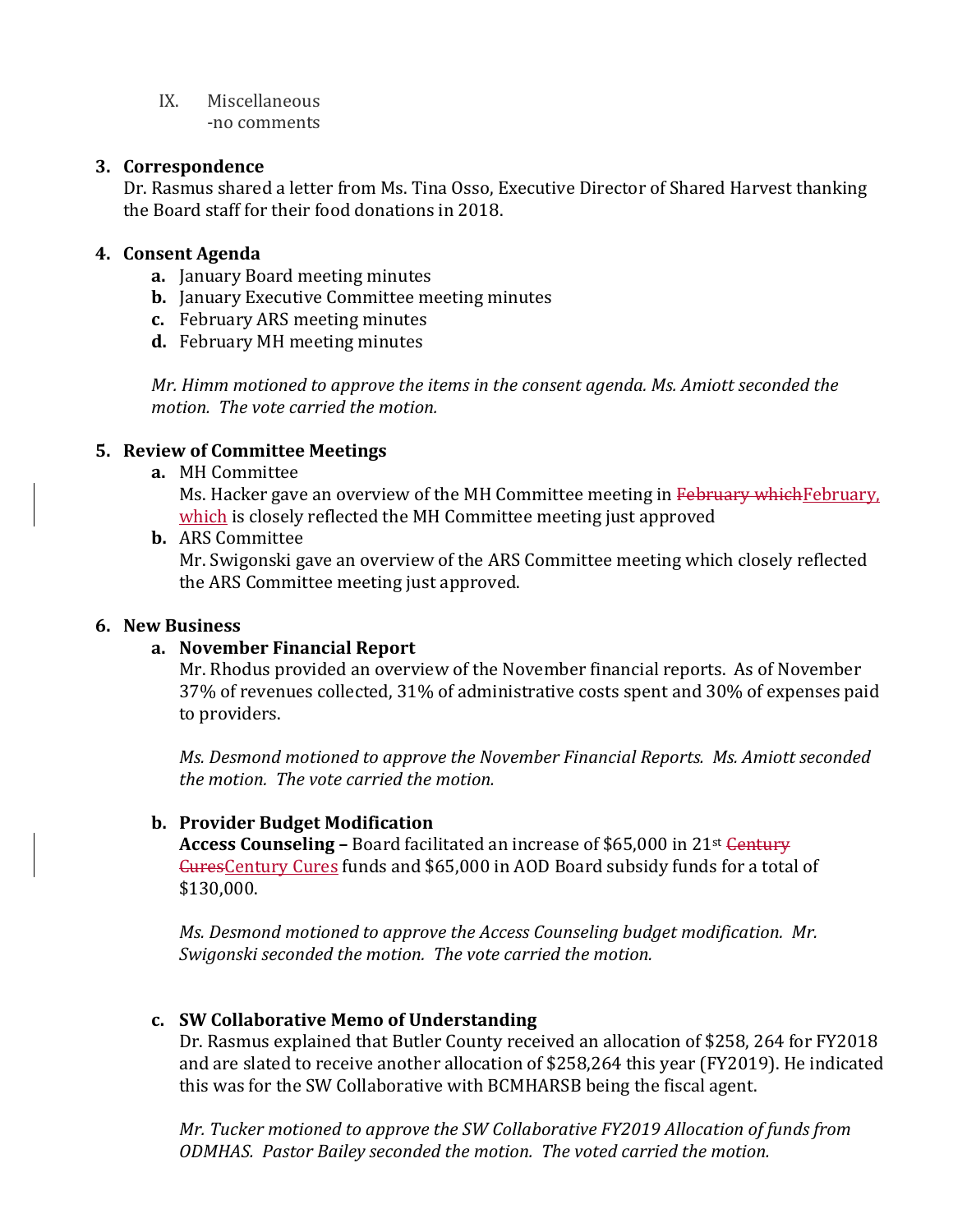# **d. Provider's 2018 Audit Updates**

Mr. Rhodus shared that all provider audits now have been received according to the terms of the contract.

## **e. Prosecutor's Letter Regarding Cassandra Kiesey**

Mr. Rhodus shared a letter that the Board received from the Prosecutor's office detailing the charges for \$98,541 for Cassandra Kiesey's '-services to the Board. This amount will be directly deducted from the Board's Tax Levy funds.

# **f. Board 120 Day Notice Memo for FY 2020**

Dr. Rasmus explained the 120-day contract memo whichmemo, which emphasizes the major changes to FY2020 Contract. The 120-day Memo meeting is scheduled for February 22, 2019 with the providers to discuss Board expectations and changes outlined in this memo, provider budgets, and Annual Implementation Plans/Applications for Funding documents.

*Ms. Hacker motioned to approve the 120 Day Notice Memo for FY2020*[b1][SR2]*. Mr. Tucker seconded the motion. The voted carried the motion.*

# **g. Belflex Temp Contract**

Dr. Rasmus explained the Board's history with Belflex in the past and opted to use this temporary service for the receptionist position that will soon be coming available.

*Mr. Bement motioned to approve the Belflex Temp Contract*[b3]*. Ms. Hacker seconded the motion. The voted carried the motion.*

# **h. Ben Ogles Contract**

Dr. Rasmus shared that Ben Ogles is a psychologist from Bingham Young University and will be presenting on April 30<sup>th</sup> for the Board member retreat and our provider system. His presentation will be CEU supported for social workers, marriage & family therapists, and professional counselors and will be on outcomes, level of measurements and recovery. Dr. Rasmus indicated that he intends to obtain pre-approval from ODMHAS for this Board member presentation to be endorsed as a valid state approved annual Board member training. Dr. Ogles's contract is for \$4,300 that includes his travel, presentation and some consultation time after his presentation.

*Ms. McKinney motioned to approve the Ben Ogles Contract. Ms. Amiott seconded the motion. The voted carried the motion*

# **i. Medicare & Managed Care Consultant/Diane Zucker Proposal**

Dr. Rasmus explained that Ms. Zucker is an expert consultant inconsultant in the coding and billing field. The contract is for is 500 and he requested it to be retroactive back to February 1, 2019.

*Ms. Desmond motioned to approve the Diane Zucker Proposal. Ms. McKinney seconded the motion. The voted carried the motion*

# **j. Board Self-Evaluation**